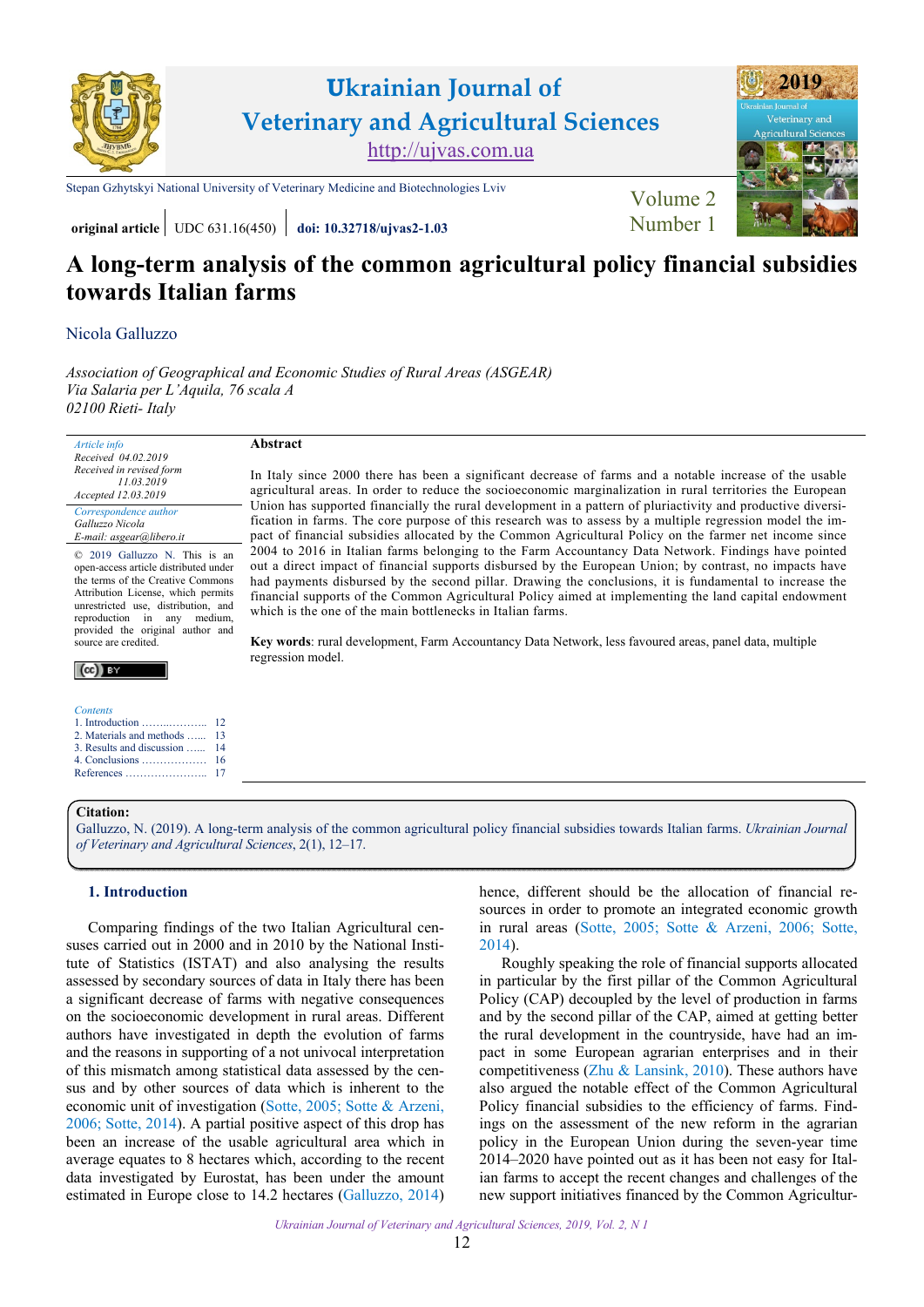<span id="page-1-0"></span>al Policy which not always have had impacts in a significative way to the farmer's income ([Frascarelli, 2014](#page-5-0)).

Some simulations on the effect of aids subsidizing the primary sector in Italy have underlined a dichotomy between rural and urban areas where are located the farms with a rising of supports allocated by the CAP per hectare of usable agricultural areas in extremely rural areas and a notable drop in urban territories ([Sotte, 2014\)](#page-5-0). However, the impact of financial subsidies is uneven in different European nations with direct effects towards the technical and economic efficiency of farms which has been influenced by the diffusion of decoupled payments ([Latruffe et al., 2017](#page-5-0)); [Rizov et al.](#page-5-0) in 2013 have argued as the transition from a coupled to a decoupled system of payments has had different effects in several European countries with positive impacts towards the productivity in lots of farms even if the degree of specialization and the dimension of farms in terms of usable agricultural areas have had notable implications on the efficiency [\(Zhu & Lansink, 2010](#page-5-0)).

[Severini and Tantari in 2013](#page-5-0) have assessed by a quantitative approach as the direct payments allocated by the first pillar of the Common Agricultural Policy have had a negative impact on the level of farm net income. In order to assess the function of financial supports on the farmers the European Commission proposed and set up a sample analysis called Farm Accountancy Data Network (FADN). It was established in 1965 by the Council Regulation ECC 79 published in 1965. The FADN is a sample dataset made up of 11,000 Italian farms on a total amount of 80,000 holdings able to represent approximately 5 million of European enterprises throughout a common agricultural survey methodology in all member states of the European Union; the core target of this dataset is to investigate and to collect information about the impact of the Common Agricultural Policy in different countries in order to improve measures of financial support on farms financed by the Rural Development Programme and by other typology of decoupled payments ([Galluzzo, 2014\)](#page-5-0).

**Aim of the research.** The core purpose of this research was to assess by a quantitative approach such as the multiple regression model in all Italian farms belonging to the Farm Accountancy Data Network dataset the impact of financial subsidies allocated by the first and second pillar of the Common Agricultural Policy towards the farm's net income since 2004 to 2016.

#### **2. Materials and methods**

The Italian Farm Accountancy Data Network dataset has been made by all the farms investigated since 2004 to 2016 part of the sample hence, it is defined as a balanced panel data because of a complete dataset in the secondary source of investigated farms ([Baltagi, 2011\)](#page-5-0).

The observation units are represented by the Italian regions during a period of study 2004–2016 and they have generated a dataset of longitudinal panel data that can be modelled and assessed by using two different approaches such as fixed effects (FE) or random effects (RE). The choice between fixed effects and random effects model was decided by the application of a statistical test such as the Hausman test [\(Hausman, 1978\)](#page-5-0). According to this latter author, the Hausman test measures the difference between the results of the two estimators fixed effects or alternately random effects. If there is a hypothesis of no correlation

between the regressors identified in the model and the individual effects is accepted, the two assessments tend to be very similar to each other; if the estimates will tend to be significantly different, it is preferable to use the fixed effects model than the random effects one [\(Manera & Galeotti,](#page-5-0)  [2005; Galluzzo, 2014\)](#page-5-0). The core advantage of the panel data is to assess the unobserved heterogeneity between units and the different aspects that characterize them.

In our investigation at the light of the results in the Hausman test considering also the need to compare different Italian regions, the hypothesis in using the random effect panel data in the multiple regression has been strengthened because it has been able to point out the differences among Italian regions.

Focusing in depth the panel data, it emerges as in the equation of random effect panel data there is a parameter ai made by independent and casual items distributed independently among the variables analysed in the model hence, the RE model can be written as [\(Greene, 2003](#page-5-0); [Verbeek,](#page-5-0)  [2006](#page-5-0)):

$$
Y_{it} = \mu + X'_{it} \beta + a_i + \epsilon_{it} \quad (1)
$$

$$
\epsilon_{it} \sim \text{IID} (0, \sigma^2_{\epsilon})
$$
  

$$
a_i \sim \text{IID} (0, \sigma^2_{a})
$$

and  $a_i + \varepsilon_{it}$  is the error made by a constant amount over the time which is correlated to each variable and by a residual component that is not correlated over the time hence,  $a_i$ and  $\varepsilon_{it}$  are independent and not correlated to  $X_{is}$  for every j and s ([Verbeek, 2006\)](#page-5-0).

At this stage of the research findings assessed in the random effect panel data have been compared to these outcomes estimated by the ordinary least square approach. The multiple regression model estimated by the panel data approach has been compared to the ordinary least square or rather to the pooled least square following the research approaches proposed by the Hausman test ([Hausman, 1978\)](#page-5-0). In this case the estimation of the main regressors in the equation of the multiple regression can be expressed in a form of matrix ([Gujarati, 2004](#page-5-0); [Verbeek, 2006\)](#page-5-0):

$$
y = X\beta + \varepsilon_i \quad (2)
$$

with  $i = 1, ..., n$ , y is the dependent variable and  $\varepsilon$  is the statistical error ([Verbeek, 2006;](#page-5-0) [Asteriou & Hall, 2011;](#page-5-0) [Baltagi, 2011\)](#page-5-0).

In this mathematical expression y and  $\varepsilon_i$  are vectors with n-dimensional, **X** is a matrix made by independent variables with a dimension  $n \times k$  and  $\beta$  is a set of estimated parameters able to explain their own impact towards the farmer's net income in Italian farms ([Verbeek, 2006](#page-5-0); [Asteriou &](#page-5-0) [Hall, 2011](#page-5-0); [Baltagi, 2011;](#page-5-0) [Galluzzo, 2017](#page-5-0)). The estimation of all parameters in the multiple regression model has been assessed by the software GRETL and using the software XLSTAT.

The basic assumptions of the multiple regression model are [\(Gujarati, 2004](#page-5-0); [Verbeek, 2006](#page-5-0); [Galluzzo, 2017](#page-5-0); [Galluz](#page-5-0)[zo, 2018\)](#page-5-0): the statistical error  $\varepsilon_i$  has a null conditional mean given  $X_i$ , that is  $E(\epsilon_i|X_i) = 0$ ;  $(X_i, Y_i)$ ,  $i = 1, \dots, n$  are extracted independently and identically distributed (i.i.d.) from their joined distribution;  $X_i$  and  $\varepsilon_i$  have finite fourth moments which are not zero; there is also no correlations between the regressors and the random noise hence, the value between β expected and β estimated is the same.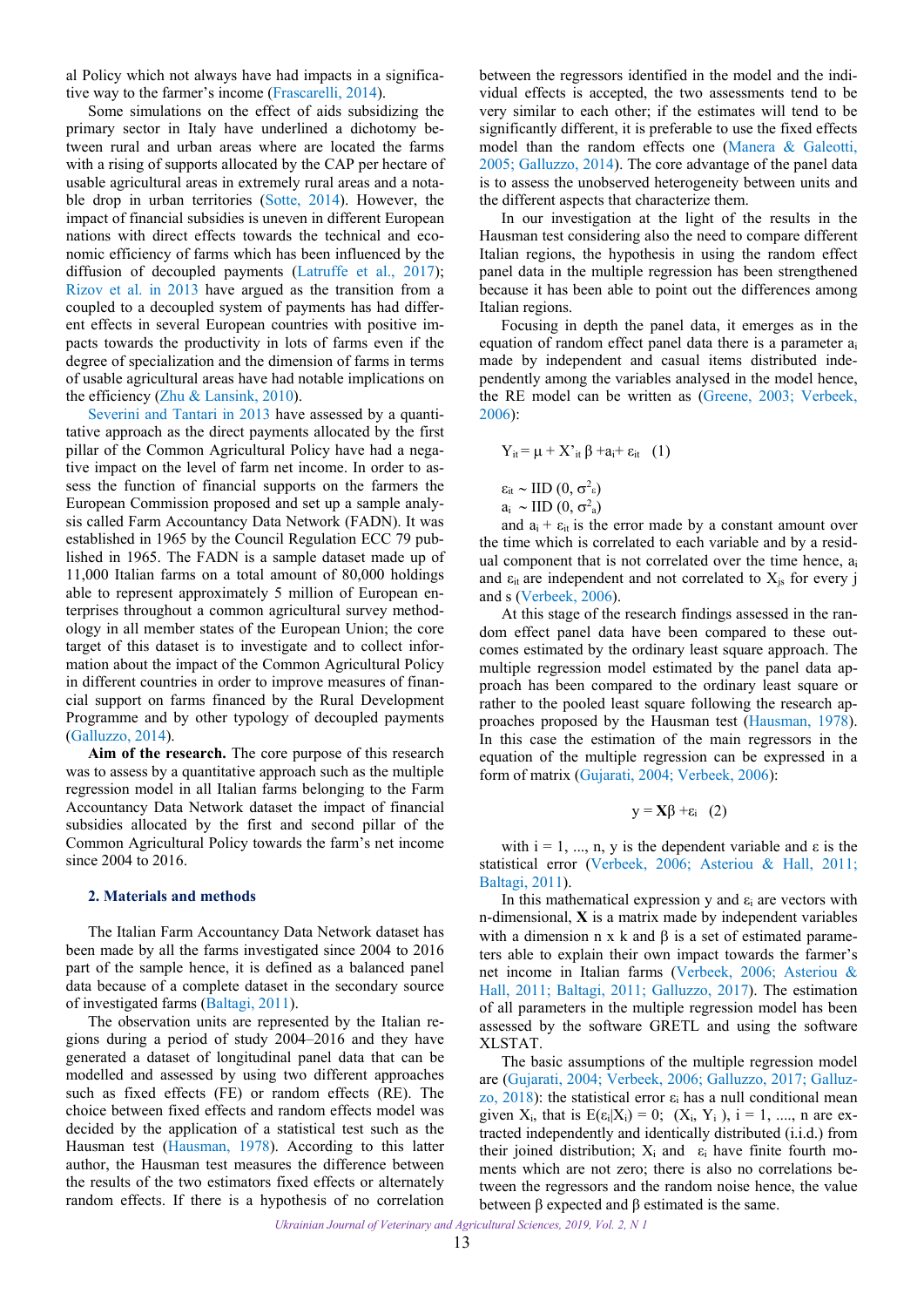## <span id="page-2-0"></span>**3. Results and discussion**

Research findings in the Farm Accountancy Data Network made by all Italian farms since 2004 to 2016 have pointed out as the average amount of land capital in terms of usable agricultural areas (UAA) is close to 18 hectares with notable fluctuations between 3 to 53 hectares (Table 1) which depend upon the specialization of farms in many times characterised by grassland and meadows that act in arising the usable agricultural surface. Focusing the attention on the economic parameters of the Italian farms it emerges as the average level of income in farms is close to 25,000 euro with a minimum of 7,000 euro and a maximum of more 100,000 euro; meagre is the provision of subsidies allocated by the second pillar of the Common Agricultural Policy in the Rural Development Programme (RDP payments) and the total amount of subsidies paid towards farms located in disadvantaged rural territories (LFA subsidies) hence, notable has been the value of total decoupled payments allocated by the first pillar of the Common Agricultural Policy. Whether in on one hand the level of assets in Italian farms, in terms of machinery and buildings, is higher in the other one modest is the amount of net investments in each agrarian enterprise; the incidence of the specific costs correlated to the agrarian productions such as fertilizers, pesticides and seeds on the total input are significant and it equates to 43%.

### **Table 1**

Descriptive statistics in all Italian farms part of FADN dataset over the years 2004–2016 *(Source: author's elaboration on data http://ec.europa.eu/agriculture/rica/database/database\_en.cfm)*

| Variables                       | Unit | Min       | Max        | Mean      | Std. deviation |
|---------------------------------|------|-----------|------------|-----------|----------------|
| Usable Agricultural Areas (UAA) | ha   | 3.19      | 52.93      | 18.22     | 9.99           |
| Total Inputs                    | €    | 11,191.00 | 117,950.00 | 37,593.14 | 20,874.14      |
| Total specific costs            | €    | 3,164.00  | 70,608.00  | 16,088.07 | 12,025.31      |
| Total assets                    | €    | 123,337   | 1,117,783  | 394,496   | 203,090        |
| Net Investments                 | €    | 10.000    | 108,881    | 5,088.26  | 8,322.76       |
| CAP total amount                | €    | 525.00    | 22,546.00  | 7,229.09  | 4,338.49       |
| LFA subsidies                   | €    | 0.00      | 7,276.00   | 628.93    | 1,345.30       |
| RDP payments                    | €    | 0.00      | 14,091.00  | 1,577.55  | 2,371.50       |
| Farm net income                 | €    | 7,004.00  | 116,073    | 25,963.2  | 14,268.05      |

### **Table 2**

Main correlations among all investigated variables year 2004. In bold are values of significance at 5% *(Source: author's elaboration on data http://ec.europa.eu/agriculture/rica/database/database\_en.cfm)* 

| Variable                      | Usable<br>Agricul-<br>tural Area | Total<br>Inputs | Total spe-<br>cific costs | Total<br>assets | Net In-<br>vestments | CAP total<br>amount | <b>LFA</b><br>subsidies | <b>RDP</b><br>pay-<br>ments | Farm net<br><i>n</i> come |
|-------------------------------|----------------------------------|-----------------|---------------------------|-----------------|----------------------|---------------------|-------------------------|-----------------------------|---------------------------|
| Usable Agricultur-<br>al Area |                                  | 0.342           | 0.367                     | 0.352           | 0.003                | 0.715               | 0.369                   | 0.360                       | 0.297                     |
| Total Inputs                  | 0.342                            |                 | 0.968                     | 0.860           | 0.321                | 0.455               | 0.034                   | 0.126                       | 0.846                     |
| Total specific costs          | 0.367                            | 0.968           |                           | 0.810           | 0.247                | 0.495               | 0.036                   | 0.120                       | 0.917                     |
| Total assets                  | 0.352                            | 0.860           | 0.810                     |                 | 0.595                | 0.417               | 0.102                   | 0.184                       | 0.745                     |
| Net Investments               | 0.003                            | 0.321           | 0.247                     | 0.595           |                      | $-0.097$            | $-0.227$                | $-0.195$                    | 0.295                     |
| CAP total amount              | 0.715                            | 0.455           | 0.495                     | 0.417           | $-0.097$             |                     | 0.619                   | 0.648                       | 0.427                     |
| LFA subsidies                 | 0.369                            | 0.034           | 0.036                     | 0.102           | $-0.227$             | 0.619               |                         | 0.985                       | 0.027                     |
| RDP payments                  | 0.360                            | 0.126           | 0.120                     | 0.184           | $-0.195$             | 0.648               | 0.985                   |                             | 0.117                     |
| Farm net income               | 0.297                            | 0.846           | 0.917                     | 0.745           | 0.295                | 0.427               | 0.027                   | 0.117                       |                           |

The analysis of the main correlations at a level of significance of 5% among all investigated variable in two different years such as 2004 and 2016 has pointed out notable changes. During the year 2004 in all Italian farms part of FADN dataset it has emerged a direct correlation between the variable land capital endowment in terms of usable agricultural areas and the total amount of subsidies allocated by the first and second pillar of the Common Agricultural Policy (Table 2). The highest levels of correlations have been assessed between the variables total specific costs and total inputs and also between the variables payments disbursed by

the second pillar of the CAP and total amount of subsidies allocated by the EU Common Agricultural Policy; by contrast, the lowest values of correlation have been pointed out among the variables CAP total amount and total inputs and total specific costs.

Drawing some preliminary conclusions, the higher is the level of farm net income the higher is the level of total specific costs and total assets hence, a noteworthy level of land capital endowment tightly linked to notable specific costs, or rather a higher level of crop specialization and total assets is able to act directly on the level of farm net income.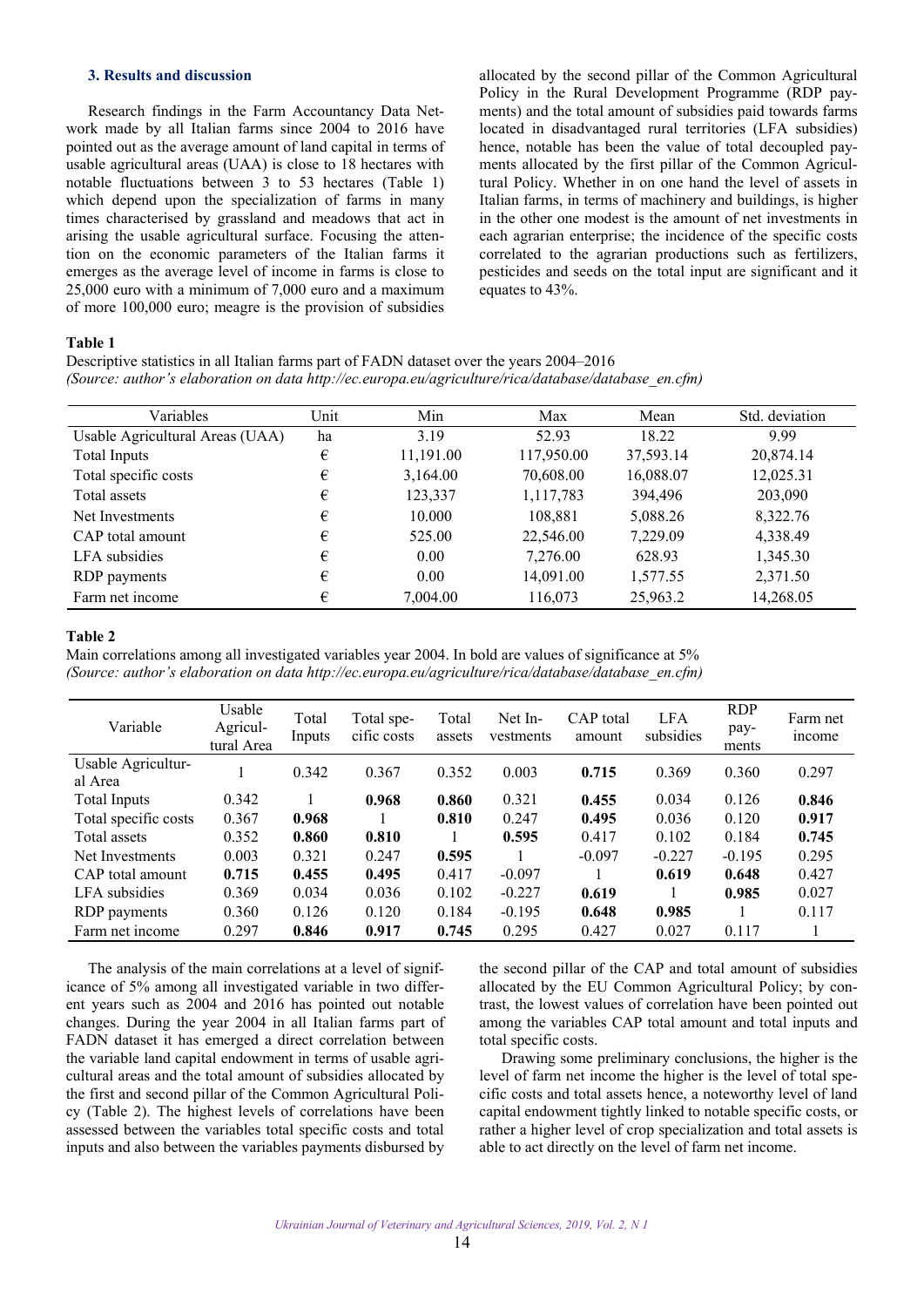## **Table 3**

Main correlations among all investigated variables year 2016. In bold are value at a level of significance 5% *(Source: author's elaboration on data http://ec.europa.eu/agriculture/rica/database/database\_en.cfm)* 

| Variable                      | Usable Agri-  | Total  | Total spe-  | Total   | Net In-   | CAP total | <b>LFA</b> | <b>RDP</b> | Farm net      |
|-------------------------------|---------------|--------|-------------|---------|-----------|-----------|------------|------------|---------------|
|                               | cultural Area | Inputs | cific costs | assets  | vestments | amount    | subsidies  | payments   | <i>n</i> come |
| Usable Agricul-<br>tural Area |               | 0.297  | 0.312       | 0.009   | 0.258     | 0.755     | 0.565      | 0.593      | 0.141         |
| <b>Total Inputs</b>           | 0.297         |        | 0.981       | 0.832   | 0.353     | 0.483     | 0.026      | 0.052      | 0.918         |
| Total specific<br>costs       | 0.312         | 0.981  |             | 0.803   | 0.250     | 0.493     | 0.014      | 0.024      | 0.936         |
| Total assets                  | 0.009         | 0.832  | 0.803       |         | 0.260     | 0.201     | $-0.094$   | $-0.083$   | 0.818         |
| Net Investments               | 0.258         | 0.353  | 0.250       | 0.260   |           | 0.251     | 0.501      | 0.447      | 0.179         |
| CAP total<br>amount           | 0.755         | 0.483  | 0.493       | 0.201   | 0.251     |           | 0.619      | 0.719      | 0.415         |
| LFA subsidies                 | 0.565         | 0.026  | 0.014       | $-0.09$ | 0.501     | 0.619     |            | 0.969      | $-0.018$      |
| RDP payments                  | 0.593         | 0.052  | 0.024       | $-0.08$ | 0.447     | 0.719     | 0.969      |            | 0.000         |
| Farm net income               | 0.141         | 0.918  | 0.936       | 0.818   | 0.179     | 0.415     | $-0.018$   | 0.000      |               |

Table 3 shows the main correlations assessed in 2016 in all Italian farms part of Farm Accountancy Data Network dataset. The highest values of correlations at a level of significance of 5% have been found between the variables total inputs and total specific costs, between the variables financial subsidies allocated by the National Rural Development Programme and LFA payments in favour of disadvantaged rural areas. In 2016 as previously assessed in 2004 the variable farm net income correlates directly to the variable total specific costs, total assets and total input in farms. The lowest correlation has been pointed out between the variables net investments and rural development programme subsidies. Summing up, the lower is the level of inputs in farm the lower is the total amount of subsidies allocated by the first and second pillar of the Common Agricultural Policy. In general, the majority level of financial subsidies allocated in the second pillar of the CAP is directly correlated to the payments in favour of disadvantaged rural areas and in these stayed behind territories it is important to raise the level of aids and financial supports disbursed by the second pillar of the Common Agricultural Policy with the purpose to implement the investments and the assets in farms which are sensitive to farm net income.

A first model of multiple regression estimated by the ordinary least square with the standardisation of a small group of variables has underlined as the dependent variable farm net income correlates directly to the variables total specific costs, total assets, total financial subsidies allocated by the Common Agricultural Policy both in the first pillar and also in the second one and to the payments disbursed in favour of farms located in disadvantaged rural areas (Table 4).

An indirect correlation has been found among the dependent variable farm net income and the independent variables land capital endowment and total input. In the light of these findings a notable level of farmer's net income has been estimated in farms located in disadvantaged rural areas receiving noteworthy financial subsidies allocated by the CAP, with a modest level of assets and characterized by a meaningful level of specific costs but in the same time lower have been the land capital endowment and the input used in the process of production.

#### **Table 4**

Main findings in the multiple regression model with the normalization of all variables. Dependent variable farm net income. *(Source: author's elaboration on data http://ec.europa.eu/agriculture/rica/database/database\_en.cfm)* 

| Variable                  | Parameter | St.<br>error | value    | Pr >  t       | Lower<br>(95%) | Upper $(95%)$ |
|---------------------------|-----------|--------------|----------|---------------|----------------|---------------|
| Usable Agricultural areas | $-0.242$  | 0.050        | $-4.845$ | ${}_{0.0001}$ | $-0.340$       | $-0.144$      |
| <b>Total Inputs</b>       | $-0.460$  | 0.150        | $-3.062$ | 0.002         | $-0.756$       | $-0.164$      |
| Total specific costs      | 1.030     | 0.141        | 7.310    | ${}_{0.0001}$ | 0.752          | 1.307         |
| Total assets              | 0.158     | 0.062        | 2.529    | 0.012         | 0.035          | 0.281         |
| Net Investments           | $-0.010$  | 0.033        | $-0.294$ | 0.769         | $-0.076$       | 0.056         |
| CAP total payments        | 0.368     | 0.072        | 5.107    | ${}_{0.0001}$ | 0.226          | 0.510         |
| LFA payments              | 0.296     | 0.150        | 1.976    | 0.049         | 0.001          | 0.591         |
| RDP subsidies             | $-0.301$  | 0.169        | $-1.782$ | 0.076         | $-0.634$       | 0.032         |

Research findings in the multiple regression model on the panel data assessed using a random effect over the time 2004–2016 have pointed out a none effect of financial supports allocated by the second pillar of the Common Agricultural Policy and by contrast a direct impact of the total amount of aids disbursed by the CAP in the first and second pillars (Table 5).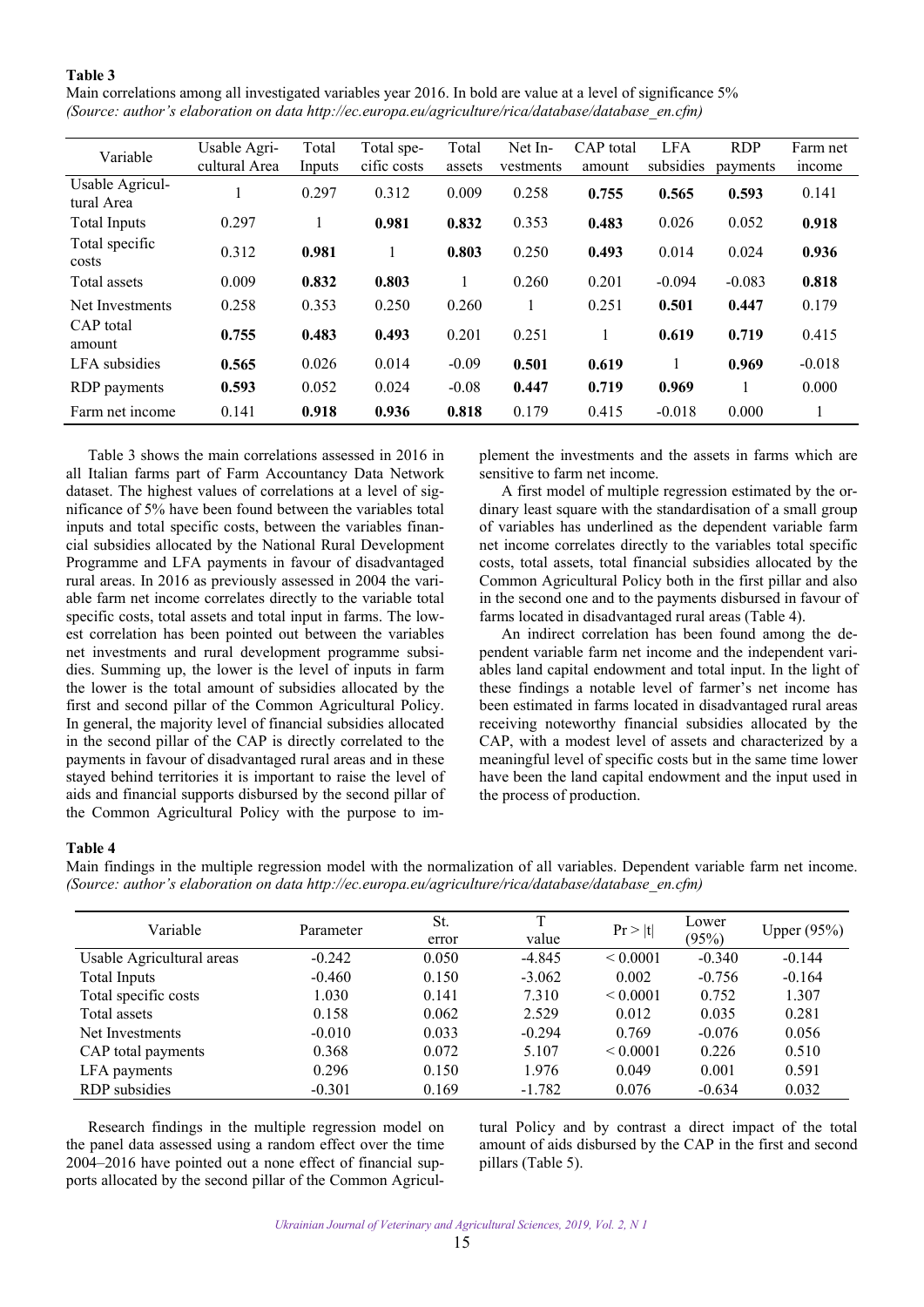## <span id="page-4-0"></span>**Table 5**

| Main findings in the multiple regression model estimated by random effect panel data. Dependent variable farm net income. |  |  |  |  |  |  |  |
|---------------------------------------------------------------------------------------------------------------------------|--|--|--|--|--|--|--|
| (Source: author's elaboration on data http://ec.europa.eu/agriculture/rica/database/database en.cfm)                      |  |  |  |  |  |  |  |

| Coefficient | Std. Error   | Z value | p-value  | Significance |
|-------------|--------------|---------|----------|--------------|
| 11,584.6    | 1554.53      | 7.4522  | < 0.0001 | ***          |
| 306.527     | 68.0296      | 4.5058  | < 0.0001 | ***          |
| 1.05025     | 0.087294     | 12.0311 | < 0.0001 | ***          |
| 1.09087     | 0.22709      | 4.8036  | < 0.0001 | ***          |
| 0.01194     | 0.004084     | 2.9235  | 0.0035   | ***          |
| 1.08395     | 0.214806     | 5.0462  | < 0.0001 | ***          |
| 0.337162    | 0.292309     | 1.1534  | 0.2487   | n.s.         |
|             | الملومات ملو |         |          |              |

n.s. stands for not significance; \*\*\* p value  $< 0.001$ 

Drawing some preliminary conclusions, the model of regression has strengthened the role of the Common Agricultural Policy as a whole in Italian farms. In general, the higher is the land capital endowment in Italian farms the higher is the amount of farmer's net income. Furthermore, increasing the level of investments, in terms of total assets in farms, there has been a significant growth of specific costs tightly linked to the production process and with the machinery and building endowment with a direct increase of farm net income.

The multiple regression model estimated using the ordinary least square has pointed out different correlations compared these results to the outcomes assessed with the random effect panel data (Table 6). In fact, with the exception of the financial subsidies allocated by the second pillar of the Common Agricultural Policy which did not affect the level of farmer's net income, the variables usable agricultural areas, total farming overheads have been correlated indirectly to the level of income in Italian farms. Focusing in depth the research outcomes, the dependent variable farm net income has been directly correlated to the variable total specific costs, total assets and amount disbursed by the CAP in those two pillars. The values of  $\mathbb{R}^2$  and adjusted  $\mathbb{R}^2$  have been equal to 0.73 and 0.72 hence, an increasing in the number of variables investigated in the model has not had a significant incidence on the total variance and furthermore the model of regression by the ordinary least square has been able to explain more than 70% of the variance.

#### **Table 6**

Main findings in the multiple regression model estimated by the ordinary least square. Dependent variable farm net income *(Source: author's elaboration on data http://ec.europa.eu/agriculture/rica/database/database\_en.cfm)* 

| Variable                  | Coefficient | Std. Error | Z value   | p-value  | Significance |
|---------------------------|-------------|------------|-----------|----------|--------------|
| Constant                  | 10.981      | 1,191.34   | 9.2174    | < 0.0001 | ***          |
| Usable Agricultural Areas | $-317.469$  | 89.7022    | $-3.5391$ | 0.0041   | ***          |
| Total specific costs      | 0.994719    | 0.157655   | 6.3095    | < 0.0001 | ***          |
| Total farming overheads   | $-0.986842$ | 0.33247    | $-2.9682$ | 0.0117   | **           |
| Total assets              | 0.013052    | 0.004698   | 2.7782    | 0.0167   | **           |
| CAP subsidies             | 1.13725     | 0.324204   | 3.5078    | 0.0043   | ***          |
| RDP payments              | $-0.324749$ | 0.355763   | $-0.9128$ | 0.3793   | n.s.         |

n.s. stands for not significance; \*\* p value  $0.01$ ; \*\*\* p value  $0.001$ 

#### **4. Conclusions**

Since the Mac Sharry reform has been established in the early 1990s, the European Union has sought to subsidise in a decoupled way farmer and in this pattern both the first and second pillar of the Common Agricultural Policy have been pivotal in couching the out rural emigration and the socioeconomic marginalization in rural territories. Findings have pointed out lots of bottlenecks linked to the modest dimension of farms in order to getting better the farm net income which notably fluctuates among all Italian regions. In the last years of observation 2016 the role of financial subsidies allocated towards rural areas has been more intense than in the previous investigated year 2004.

Summing up, for the future it is important to stimulate public administrations at a local level which jointly with the funds allocated by the European Union should intensify the farms' merging phase in upland areas with the purpose the

increase the land capital endowment in areas where ageing is a disastrous issue. Some proposals for the next seven-year time of rural development planning have to reallocate and beef up subsidies to the second pillar towards disadvantaged rural areas draining resources from the first pillar. Furthermore, an unique national programme could be a fruitful opportunity in order to modulate different financial resources within Italian regions considering as in Italy but it extensively is the same in all European Union countries there are different agricultures and models of agrarian production that need specific cohesive measures of socioeconomic growth with a bottom-up approach instead of a pattern of intervention planning in a framework based on general peculiarities and specificities of the countryside and its socioeconomic fabric.